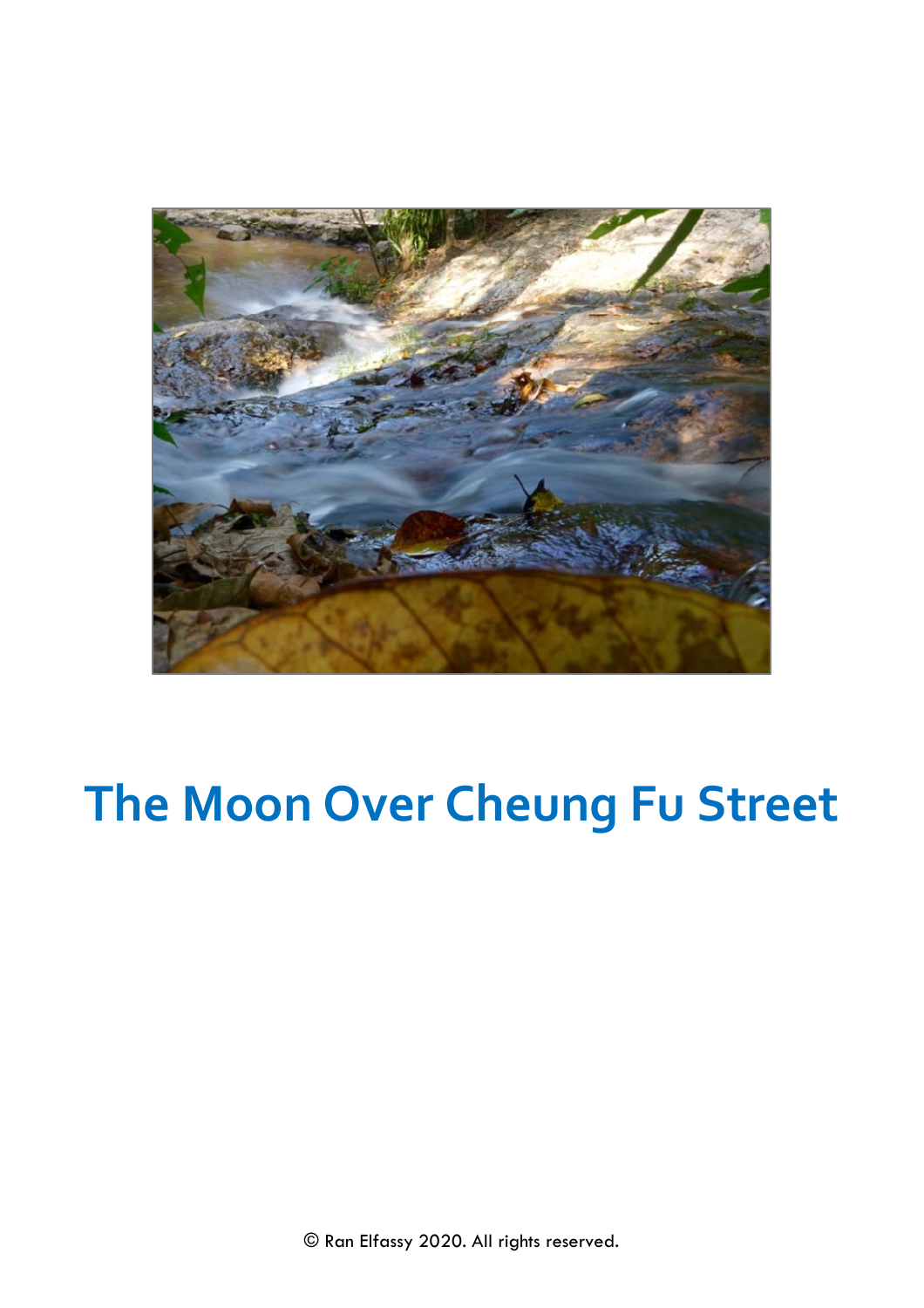## **A Moon Over Cheung Fu Street**

In a sub-tropical streambed, the one by Cheung Fu Street, there lived a young crayfish. He desperately wanted more of life, and his ambitions unearthed dreams of being more than what fate had in store for him. The crayfish never spoke to anyone, as he lived alone by the small viaduct cutting through the lonely island road, until the one day that he did decide to speak.

Suddenly inspired, he left his hiding spot by the crumbling bridge. Scrambling away from his home and what he knew, he soon discovered how his feet were barely strong enough to cling to the rock and down the endless rapids. It was tough going, but by day's end, he finally stumbled into a large, shallow pool. Catching his breath, he spied a family of tadpoles. They were young and small, milling around with barely a word between them – like strangers.

Moved by something deep within, the crayfish took charge and brought everyone together. Some of the infant frogs murmured protests since they were happy enough just swimming about. They hated anything new, and most were simply timid and afraid. The crayfish, however, was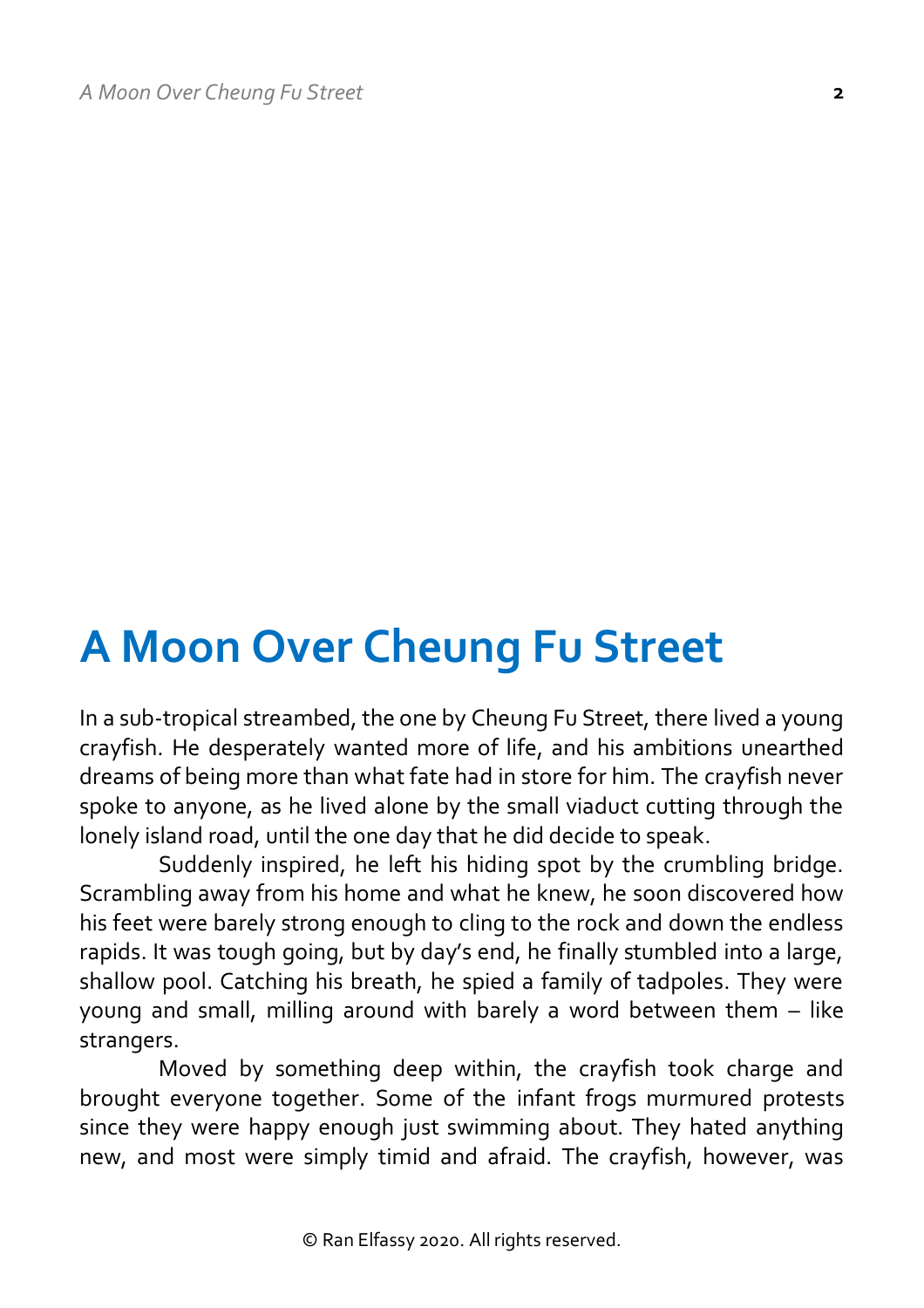convinced that he could provide everyone with a better life, but that would only happen if they worked together.

The first thing he did was talk to everyone he could find and encourage them to openly disagree with anything he had to say. This had to be good, so even if some of the tadpoles said things he didn't want to hear, or that they might later regret, the crayfish still tried hard not to take things personally. He then shared his vision of how they would all work together, each one doing his or her share to help the group reach what surely had to be a better life.

"That way," yelled the crayfish over the agitated life in the stream, "everyone wins!"

With such optimism guiding the way, they were all inspired by the vision of a bigger pond with lazy waters. Come to think of it, argued more than a few in their small voices, they could all do with more space. Through patient negotiation and mediation, they all united.

The crayfish went out of his way to understand everyone's fears. Before long, they all agreed the new cause was right and just and good. Feeling himself being the inspiring leader he wished he could become, the crayfish assumed he felt the group's love and admiration.

Working toward the big day, everyone in the pool spent weeks in exercise and preparation. When the final hour arrived, many realized something they could no longer deny but how could they stop now?

They began to notice the crayfish had changed. How it happened was a mystery, but it was plain to see that the crayfish's shell was darker and his eyes glinted in the sunlight with a sharpness that wasn't there before.

As the tadpoles assembled to put their plan into action, they began the journey to leave their crowded home. One by one, they hopped beyond the rocks and shallow rapids, soon faced with the task of crossing a large shelf of exposed rock. The slab, flat and fearsome in the summer sun, proved far too hard for the tadpoles. It didn't matter how much encouragement the crayfish called out from his spot in the shade. The tadpoles eventually began to collapse in the heat. As for the crayfish, he stayed back. It was crucial, he promised, that he stay back to coordinate everyone's move ahead.

Eventually, after the whole morning had passed, all the tadpoles save one were squirming on the rocks. Too hot and tired, they helplessly listened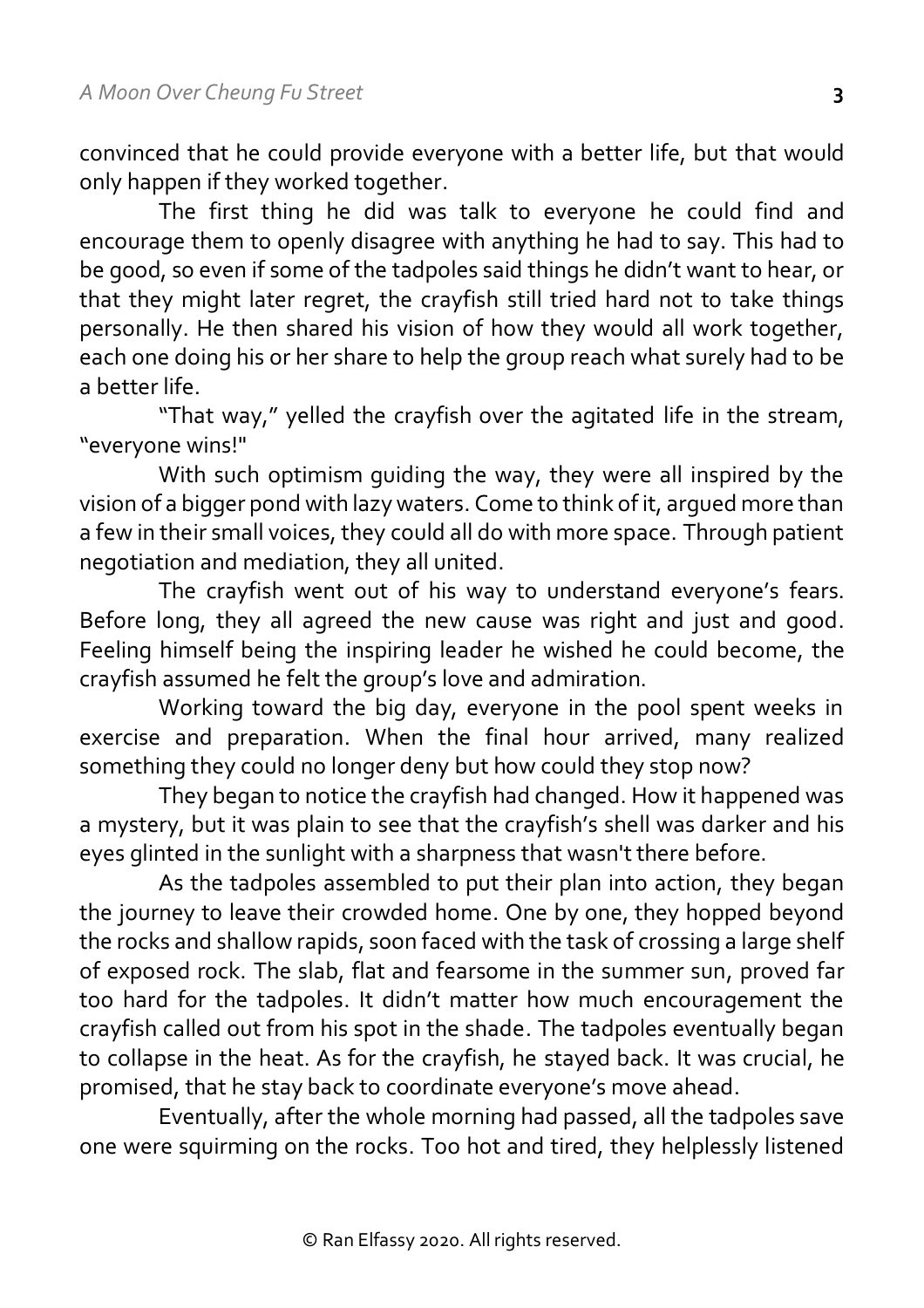to the sounds drifting over from the great pool beyond. With each minute, they realized how they had been seduced into this impossible situation.

Clicking his pincers in anticipation, the crayfish scurried over from his spot and found a lone remaining tadpole in the shallows. Merciless and cruel, the crayfish charged and seized her by the tail. Smug, he began to eat and didn't stop until nothing remained of the tadpole.

\* \* \*

A hot wind blew off the hills, gently warming the animals that had risen with the dawn. Weeks of near-cloudless skies warmed everyone and there was peace. By now, the young crayfish was older, plump and generously full. Life had been good to him. He always had what he needed. His body had a few scars but no more than others his age. He was happy and his spot in the stream remained comfortable.

As the wind rolled in, the crayfish stepped out of the water to the base of his rock. His feet stayed wet and cool in the water, and the air and heat dried his shell just right, warming the stiffness out of his joints. He ran his forelegs over his mouth and back, also picking clean around the roughness on his one long, thin claw. Lost in his thoughts, he didn't notice that a young magpie was perched on a fallen branch. She watched him, and since magpies are magpies the young bird eventually hopped closer.

"Morning to the crayfish," she called out, "best he watch, standing in the sun? Might come to harm's way if he not take care."

The crayfish didn't stop preening, working hard to stretch his claw to open wide and loose. Taking his time, he looked up at the large bird. This wasn't the first time he spoke to a magpie

"Morning to you," he said, "I quess we can agree on that. Want to help? You pull my claw so I can open it wide, and I..." His voice trailed off and he waited to see what the bird would do.

"Now there's some fun!" cried the magpie. "Old crayfish got guts!"

Her sharp eyes darted as her head cocked left and right. Her beak opened wide into a grin as she moved closer. "If I help with his claw," she laughed, "the old crayfish will pick the lice from my tail?"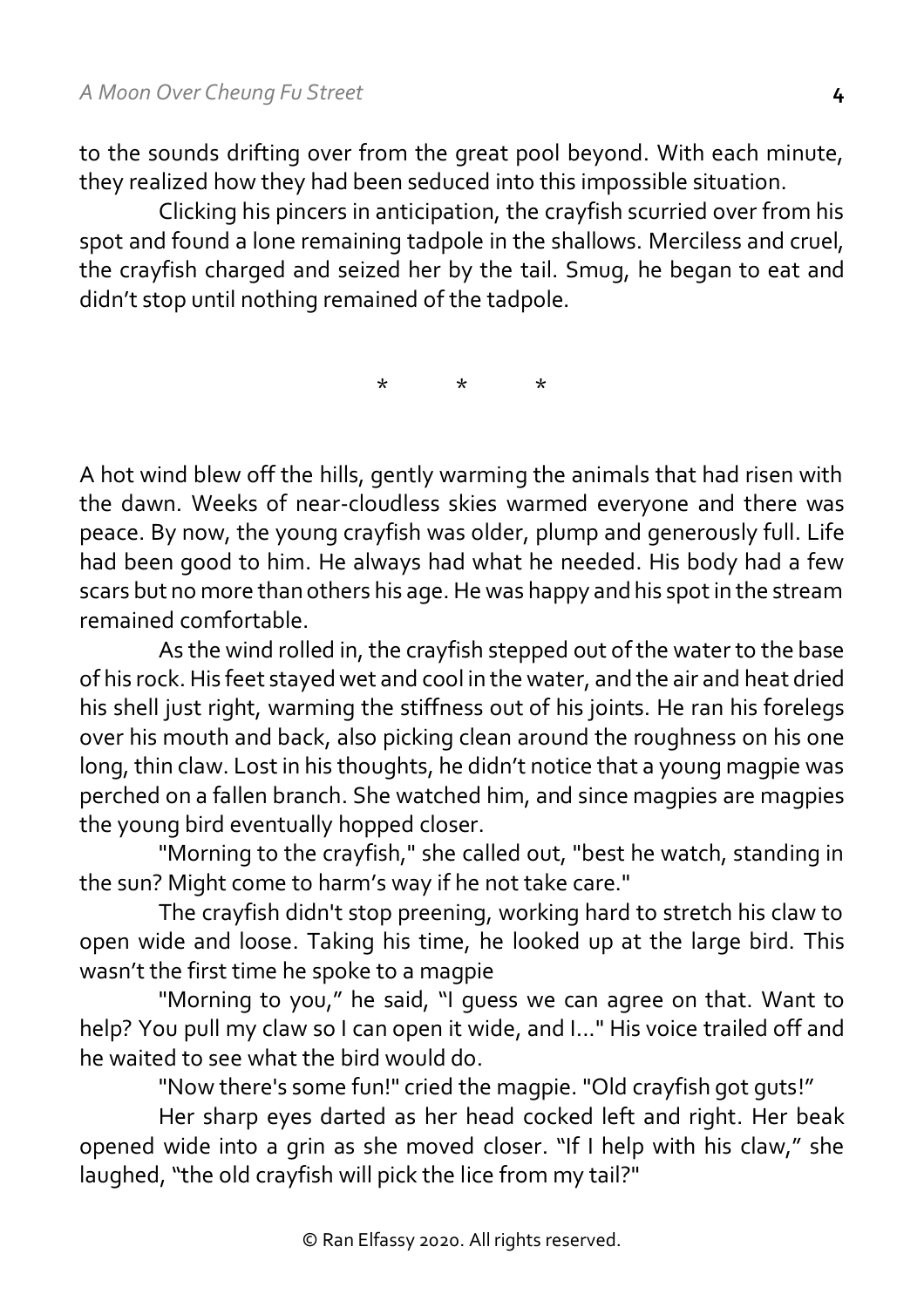"I guess," sighed the crayfish. "I guess we have a deal."

\* \* \*

The fight left the crayfish exhausted and near dead, hiding under a flat rock in a pool downstream. The magpie had easily hopped up and plucked the crayfish in her beak, squeezing hard and jumping high to the air. The crayfish had twisted and turned to fight but there was nothing he could do. Then, a sliver of the magpie's tongue darted close and the crayfish snapped.

Pinched hard on her soft tongue, the magpie realized her mistake, surrendered and squawked. With beak open she shook her head hard in midflight. The crayfish quickly let go and felt himself sail through the air, luckily landing far downstream in a small pool with a shallow eddy.

There was less tree cover, which made the shadows smaller and the hiding places few, but it was good enough and the tired crayfish eventually scrambled under a flat stone in the stream. His claw was now useless as it bumped in the silt next to his body.

The battle with the magpie was fading, but that's competition for you. Everyone wins some, everyone loses some.

The crayfish rested. Fragile, he was a dark shadow under a flat rock. So many threats, he thought to himself. Never-ending Even now, small fry darted close and pecked at his useless claw. With a tired push, he jammed his back against the rock, closed his eyes, and enjoyed the cool slipstreams that wove around like ribbons.

"No one knows I'm here," he thought, the light fading around him.

\* \* \*

Night fell on the stream and the animals that bustled during the day hid from those who hunted at night. Butterflies slept on the underside of leaves, birds snoozed in high branches, and muntjacs huddled in pairs as they stood under thick vines. The toads and geckos were out, picking off crickets and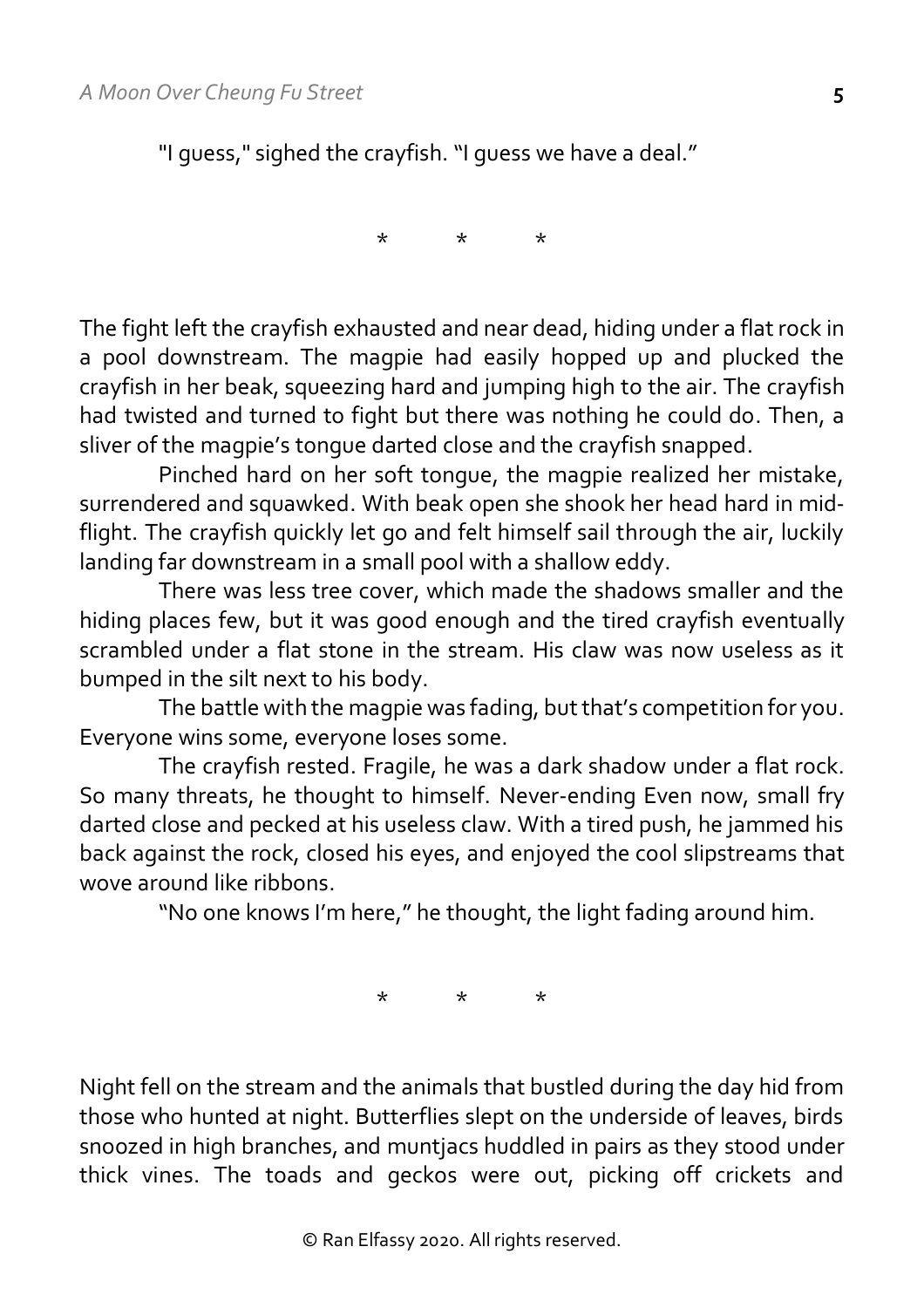mosquitos. The bats tirelessly spun in pirouettes and chewed the heads off moths. As for the magpie, she was perched on a branch and staring at the moon.

She couldn't sleep. Her eyes were wide to the cloudless and starspeckled darkness. She listened for a sound or company she might recognize. The water gurgled. As she waited, sounds creeped out from the stream below. A gurgle told her the water had filled a hollow and suddenly spilled over. The scrape of bark against rock said a dislodged branch was making its way downstream.

The magpie felt unsettled. She continued to watch the moon.

"Looks like you could use some company," came a small voice the magpie had never heard before. Turning her head, she saw a forest cockroach quickly darting up the tree. "My name's Paul," chirped the insect, scrambling toward the magpie head-on. "What's yours?"

She eyed the insect as it approached. "Name," she repeated, cocking her head, "a name she don't got."

"Don't have a name?" said Paul, coming level with the beautiful bird. "Is that really true?"

"It must be," retorted the magpie. "Must be because it is." She kept an eye fixed on the insect, deliberately opening and closing her beak.

"Why not, yes," said Paul. Suddenly transformed because now she knew his name it made him real in her eyes.

The two stood still and read the other. To the magpie, Paul seemed more like he belonged in the world of Cheung Fu Stream. How did she ever miss this, she wondered? Her head fell and the world tilted.

"Hey now," said Paul, "slow down slow down! Want to know what my Momma used to tell me? She'd say 'don't run before you can walk'. That's right. Don't run before you can walk. Why don't you give it some thought?"

Unfolding his brown legs and folding them back, Paul took a step closer and looked up at the magpie. "Don't run before you can walk," he repeated and moved even closer still. It may have been a smile that flashed across is jaws, and then he said, "I think I'm about to change your life."

Nothing moved. There wasn't a sound – only the silent moon and the cool light over everything that looked so silver it was blue. And not for the first time did the magpie feel the air escape. Like when she was high up and was suddenly